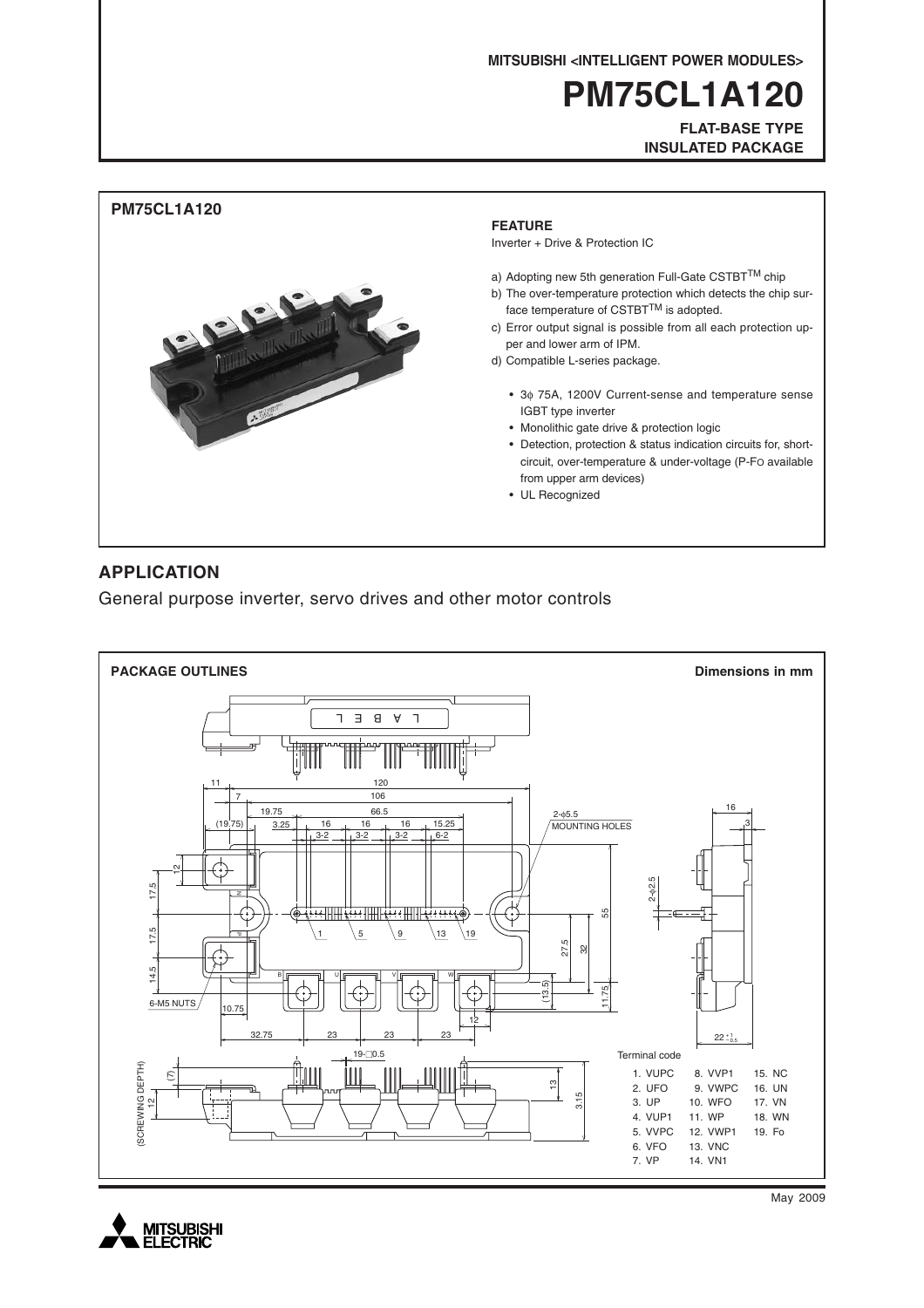#### **FLAT-BASE TYPE INSULATED PACKAGE**



#### **MAXIMUM RATINGS** (T<sub>j</sub> = 25°C, unless otherwise noted) **INVERTER PART**

| Symbol      | Parameter                    | Condition                      | Ratings         | Unit                    |
|-------------|------------------------------|--------------------------------|-----------------|-------------------------|
| <b>VCES</b> | Collector-Emitter Voltage    | $VD = 15V$ . $VCIN = 15V$      | 1200            |                         |
| $\pm$ IC    | <b>Collector Current</b>     | $TC = 25^{\circ}C$<br>(Note-1) | 75              | $\overline{\mathsf{A}}$ |
| ±ICP        | Collector Current (Peak)     | $TC = 25^{\circ}C$             | 150             | A                       |
| Pc          | <b>Collector Dissipation</b> | $TC = 25^{\circ}C$<br>(Note-1) | 595             | W                       |
|             | Junction Temperature         |                                | $-20 \sim +150$ | $^{\circ}C$             |

\*: TC measurement point is just under the chip.

#### **CONTROL PART**

| Symbol      | Parameter                   | Condition                                                      | Ratings | Unit         |
|-------------|-----------------------------|----------------------------------------------------------------|---------|--------------|
| <b>VD</b>   | Supply Voltage              | Applied between: VUP1-VUPC, VVP1-VVPC<br>VWP1-VWPC, VN1-VNC    | 20      | $\vee$       |
| <b>VCIN</b> | Input Voltage               | Applied between: UP-VUPC, VP-VVPC, WP-VWPC<br>UN . VN . WN-VNC | 20      | $\mathsf{V}$ |
| <b>VFO</b>  | Fault Output Supply Voltage | Applied between: UFO-VUPC, VFO-VVPC, WFO-VWPC<br>FO-VNC        | 20      |              |
| IFO         | <b>Fault Output Current</b> | Sink current at UFO, VFO, WFO, FO terminals                    | 20      | mA           |

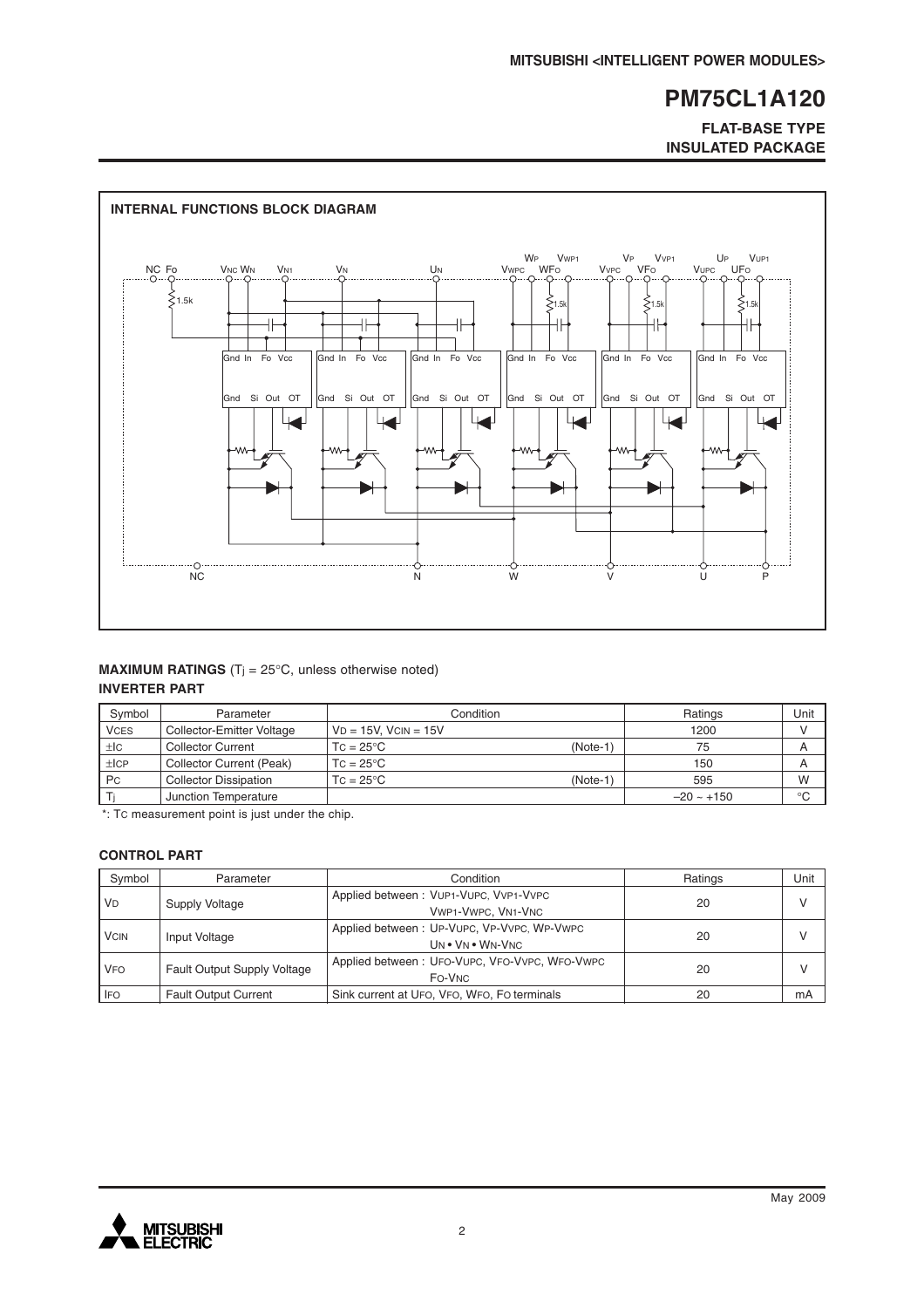**FLAT-BASE TYPE INSULATED PACKAGE**

#### **TOTAL SYSTEM**

| Symbol     | Parameter                                | Condition                                                        | Ratings         | Unit        |
|------------|------------------------------------------|------------------------------------------------------------------|-----------------|-------------|
| VCC(PROT)  | Supply Voltage Protected by<br><b>SC</b> | $VD = 13.5 - 16.5V$<br>Inverter Part, $Ti = +125^{\circ}C$ Start | 800             |             |
| VCC(surge) | Supply Voltage (Surge)                   | Applied between: P-N, Surge value                                | 1000            |             |
| Tstg       | Storage Temperature                      |                                                                  | $-40 \sim +125$ | $^{\circ}C$ |
| Viso       | <b>Isolation Voltage</b>                 | 60Hz, Sinusoidal, Charged part to Base, AC 1 min.                | 2500            | Vmms        |

#### **THERMAL RESISTANCES**

|             |                                   | Condition                          |            |      |      |       |                    |
|-------------|-----------------------------------|------------------------------------|------------|------|------|-------|--------------------|
| Symbol      | Parameter                         |                                    |            | Min. | Typ. | Max.  | Unit               |
| $Rth(i-c)Q$ | Junction to case Thermal          | Inverter IGBT part (per 1 element) | $(Note-1)$ |      |      | 0.21  |                    |
| $Rth(i-c)F$ | Resistances                       | Inverter FWDi part (per 1 element) | $(Note-1)$ |      |      | 0.36  | $\rm ^{\circ}$ C/W |
| $Rth(c-f)$  | <b>Contact Thermal Resistance</b> | Case to fin, (per 1 module)        |            |      |      |       |                    |
|             |                                   | Thermal grease applied             | $(Note-1)$ |      |      | 0.038 |                    |

\* If you use this value, Rth(f-a) should be measured just under the chips.

| (Note-1) Tc (under the chip) measurement point is below. |     |             |        |             |             |             |             |             |             | (unit : mm) |             |             |             |
|----------------------------------------------------------|-----|-------------|--------|-------------|-------------|-------------|-------------|-------------|-------------|-------------|-------------|-------------|-------------|
|                                                          | arm |             | JP     | VP          |             | <b>WP</b>   |             |             | UN          | VN          |             | <b>WN</b>   |             |
| axis                                                     |     | <b>IGBT</b> | FWDi ' | <b>IGBT</b> | <b>FWDi</b> | <b>IGBT</b> | <b>FWDi</b> | <b>IGBT</b> | <b>FWDi</b> | <b>IGBT</b> | <b>FWDi</b> | <b>IGBT</b> | <b>FWDi</b> |
|                                                          |     | 27.8        | 27.8   | 65.4        | 65.4        | 87.4        | 87.4        | 38.7        | 38.7        | 54.5        | 54.5        | 76.5        | 76.5        |
|                                                          |     | $-8.0$      |        | $-8.0$      | 0. ا        | $-8.0$      | 1.0         | 6.'         | $-1.4$      | .6          | $-1.4$      |             | $-1.4$      |



Bottom view

#### **ELECTRICAL CHARACTERISTICS** (Tj = 25°C, unless otherwise noted) **INVERTER PART**

|              |                                     | Condition                                    |          |                     |      | Unit |      |    |
|--------------|-------------------------------------|----------------------------------------------|----------|---------------------|------|------|------|----|
| Symbol       | Parameter                           |                                              |          |                     | Min. | Typ. | Max. |    |
|              | <b>Collector-Emitter Saturation</b> | $VD = 15V$ , $IC = 75A$                      |          | $Ti = 25^{\circ}C$  |      | 1.65 | 2.15 |    |
| VCE(sat)     | Voltage                             | $VCN = OV, Pulsed$                           | (Fig. 1) | $Ti = 125^{\circ}C$ |      | 1.85 | 2.35 | V  |
| <b>VEC</b>   | <b>FWDi Forward Voltage</b>         | $-IC = 75A$ , $VD = 15V$ , $VCIN = 15V$      |          | (Fig. 2)            |      | 2.3  | 3.3  | v  |
| ton          |                                     |                                              |          |                     | 0.3  | 0.8  | 2.0  |    |
| trr          |                                     | $VD = 15V$ , $VCIN = OV \leftrightarrow 15V$ |          |                     |      | 0.3  | 0.8  |    |
| $tc($ on $)$ | Switching Time                      | $Vcc = 600V$ , $lc = 75A$                    |          |                     |      | 0.4  | 1.0  | us |
| toff         |                                     | $T_i = 125^{\circ}C$                         |          |                     |      | 1.2  | 2.8  |    |
| tc(off)      |                                     | Inductive Load                               |          | (Fig. 3, 4)         |      | 0.4  | 1.2  |    |
|              | Collector-Emitter Cutoff            |                                              |          | $T_i = 25^{\circ}C$ |      |      |      |    |
| <b>ICES</b>  | Current                             | $VCE = VCES, VD = 15V$                       | (Fig. 5) | $Ti = 125^{\circ}C$ |      |      | 10   | mA |

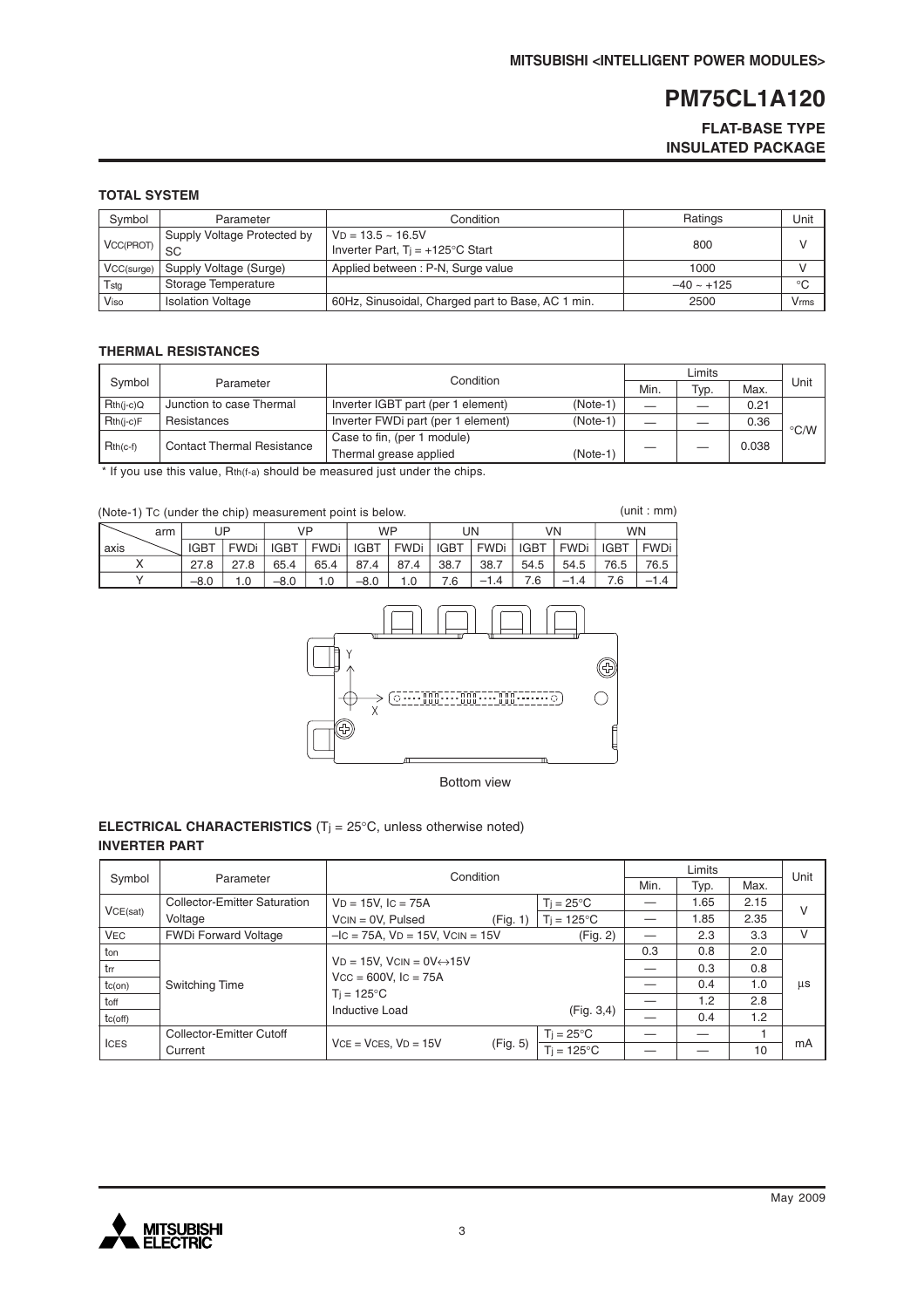#### **FLAT-BASE TYPE INSULATED PACKAGE**

#### **CONTROL PART**

| Symbol          |                                            | Condition<br>Parameter                     |                                      | Min. | Typ. | Max. | Unit         |
|-----------------|--------------------------------------------|--------------------------------------------|--------------------------------------|------|------|------|--------------|
| ID              | <b>Circuit Current</b>                     | $VD = 15V$ , $VCIN = 15V$                  | <b>VN<sub>1</sub>-V<sub>NC</sub></b> |      | 6    | 12   |              |
|                 |                                            |                                            | $V^*P1-V^*PC$                        |      | 2    | 4    | mA           |
| Vth(ON)         | Input ON Threshold Voltage                 | Applied between: UP-VUPC, VP-VVPC, WP-VWPC |                                      | 1.2  | 1.5  | 1.8  | $\vee$       |
| Vth(OFF)        | Input OFF Threshold Voltage                | UN . VN . WN-VNC                           |                                      | 1.7  | 2.0  | 2.3  |              |
| SC              | Short Circuit Trip Level                   | $-20 \le T_i \le 125^{\circ}$ C, VD = 15V  | (Fig. 3, 6)                          | 150  |      |      | A            |
| toff(SC)        | <b>Short Circuit Current Delay</b><br>Time | $VD = 15V$                                 | (Fig. 3, 6)                          |      | 0.2  |      | μs           |
| OT              | Over Temperature Protection                |                                            | Trip level                           | 135  |      |      | $^{\circ}$ C |
| OT(hys)         |                                            | Detect Temperature of IGBT chip            | <b>Hysteresis</b>                    |      | 20   |      |              |
| UV              | Supply Circuit Under-Voltage               | $-20 \leq T_i \leq 125^{\circ}C$           | <b>Trip level</b>                    | 11.5 | 12.0 | 12.5 | $\vee$       |
| UV <sub>r</sub> | Protection                                 |                                            | Reset level                          |      | 12.5 |      |              |
| IFO(H)          | <b>Fault Output Current</b>                | $VD = 15V$ , $VCIN = 15V$                  | $(Note-2)$                           |      |      | 0.01 | mA           |
| IFO(L)          |                                            |                                            |                                      |      | 10   | 15   |              |
| tFO             | Minimum Fault Output Pulse<br>Width        | $VD = 15V$                                 | $(Note-2)$                           | 1.0  | 1.8  |      | ms           |

(Note-2) Fault output is given only when the internal SC, OT & UV protections schemes of either upper or lower arm device operate to protect it.

#### **MECHANICAL RATINGS AND CHARACTERISTICS**

| Svmbol | Parameter       | Condition          | Min.      | Typ. | Max. | Unit    |             |
|--------|-----------------|--------------------|-----------|------|------|---------|-------------|
|        | Mounting torque | Mounting part      | screw: M5 | 2.5  | 3.0  | 3.5     | $N \cdot m$ |
|        |                 | Main terminal part | screw: M5 | 2.5  | 3.0  | 3.5     | $N \cdot m$ |
|        | Weight          |                    |           |      | 380  | —<br>__ |             |

#### **RECOMMENDED CONDITIONS FOR USE**

| Symbol     | Parameter                          | Condition                                                                        | Recommended value | Unit |
|------------|------------------------------------|----------------------------------------------------------------------------------|-------------------|------|
| <b>VCC</b> | Supply Voltage                     | Applied across P-N terminals                                                     | $\leq 800$        |      |
| <b>VD</b>  | <b>Control Supply Voltage</b>      | Applied between: VUP1-VUPC, VVP1-VVPC<br><b>VWP1-VWPC, VN1-VNC</b><br>$(Note-3)$ | $15.0 \pm 1.5$    |      |
| VCIN(ON)   | Input ON Voltage                   | Applied between: UP-VUPC, VP-VVPC, WP-VWPC                                       | $\leq 0.8$        |      |
| VCIN(OFF)  | Input OFF Voltage                  | UN . VN . WN-VNC                                                                 | $\geq 9.0$        |      |
| fPWM       | <b>PWM Input Frequency</b>         | Using Application Circuit of Fig. 8                                              | $\leq 20$         | kHz  |
| tdead      | Arm Shoot-through Blocking<br>Time | For IPM's each input signals<br>(Fig. 7)                                         | > 2.5             | μs   |

(Note-3) With ripple satisfying the following conditions: dv/dt swing ≤ ±5V/µs, Variation ≤ 2V peak to peak



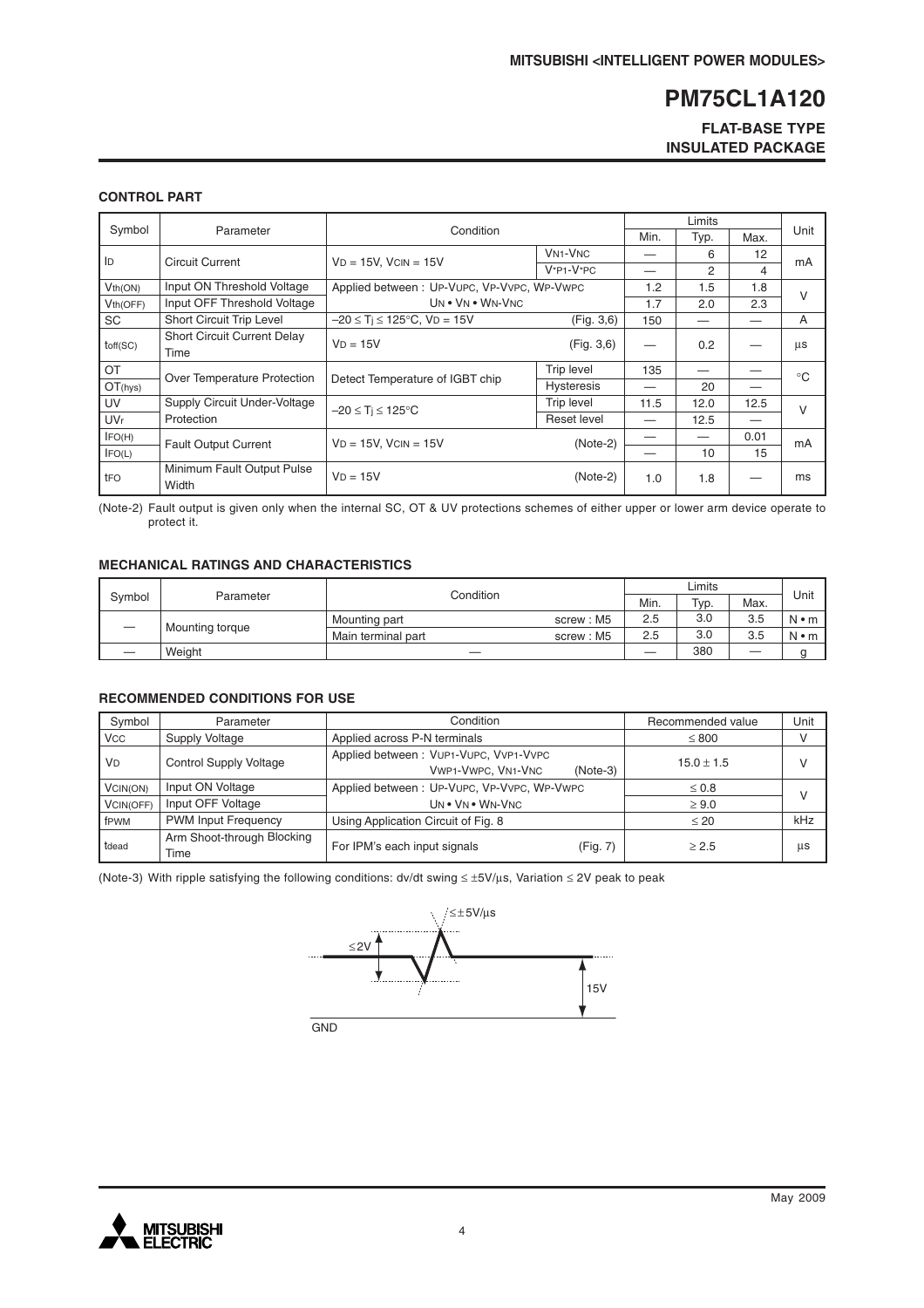#### **FLAT-BASE TYPE INSULATED PACKAGE**

#### **PRECAUTIONS FOR TESTING**

1. Before applying any control supply voltage (VD), the input terminals should be pulled up by resistors, etc. to their corresponding supply voltage and each input signal should be kept off state.

After this, the specified ON and OFF level setting for each input signal should be done.

2. When performing "SC" tests, the turn-off surge voltage spike at the corresponding protection operation should not be allowed to rise above VCES rating of the device.

(These test should not be done by using a curve tracer or its equivalent.)















1.5V: Input on threshold voltage Vth(on) typical value, 2V: Input off threshold voltage Vth(off) typical value

Fig. 7 Dead time measurement point example

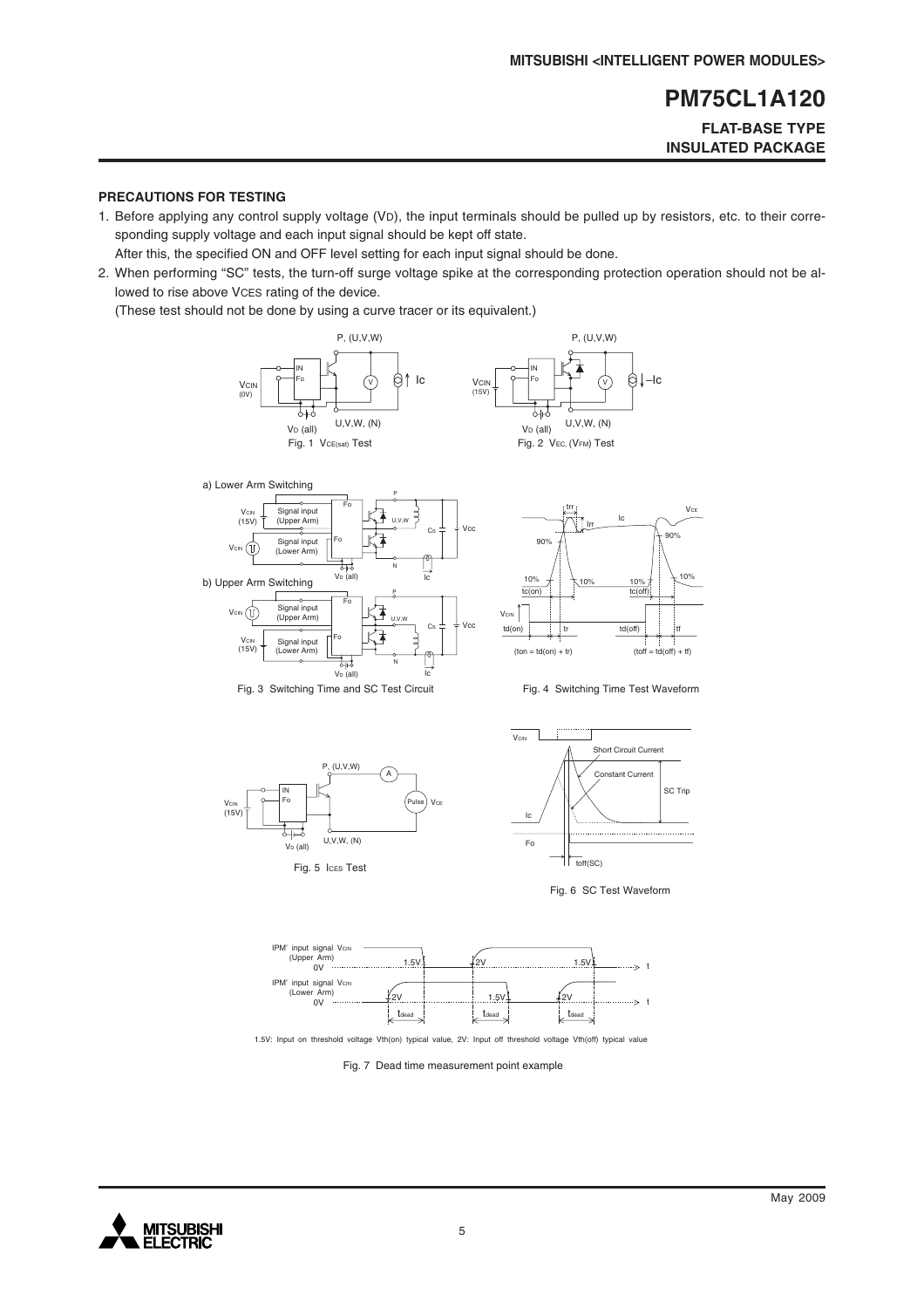**FLAT-BASE TYPE INSULATED PACKAGE**



Fig. 8 Application Example Circuit

#### **NOTES FOR STABLE AND SAFE OPERATION ;**

- •Design the PCB pattern to minimize wiring length between opto-coupler and IPM's input terminal, and also to minimize the stray capacity between the input and output wirings of opto-coupler.
- •Connect low impedance capacitor between the Vcc and GND terminal of each fast switching opto-coupler.
- •Fast switching opto-couplers: tPLH, tPHL <sup>≤</sup> 0.8µs, Use High CMR type.
- •Slow switching opto-coupler: CTR > 100%
- •Use 4 isolated control power supplies (VD). Also, care should be taken to minimize the instantaneous voltage charge of the power supply.
- •Make inductance of DC bus line as small as possible, and minimize surge voltage using snubber capacitor between P and N terminal.
- •Use line noise filter capacitor (ex. 4.7nF) between each input AC line and ground to reject common-mode noise from AC line and improve noise immunity of the system.

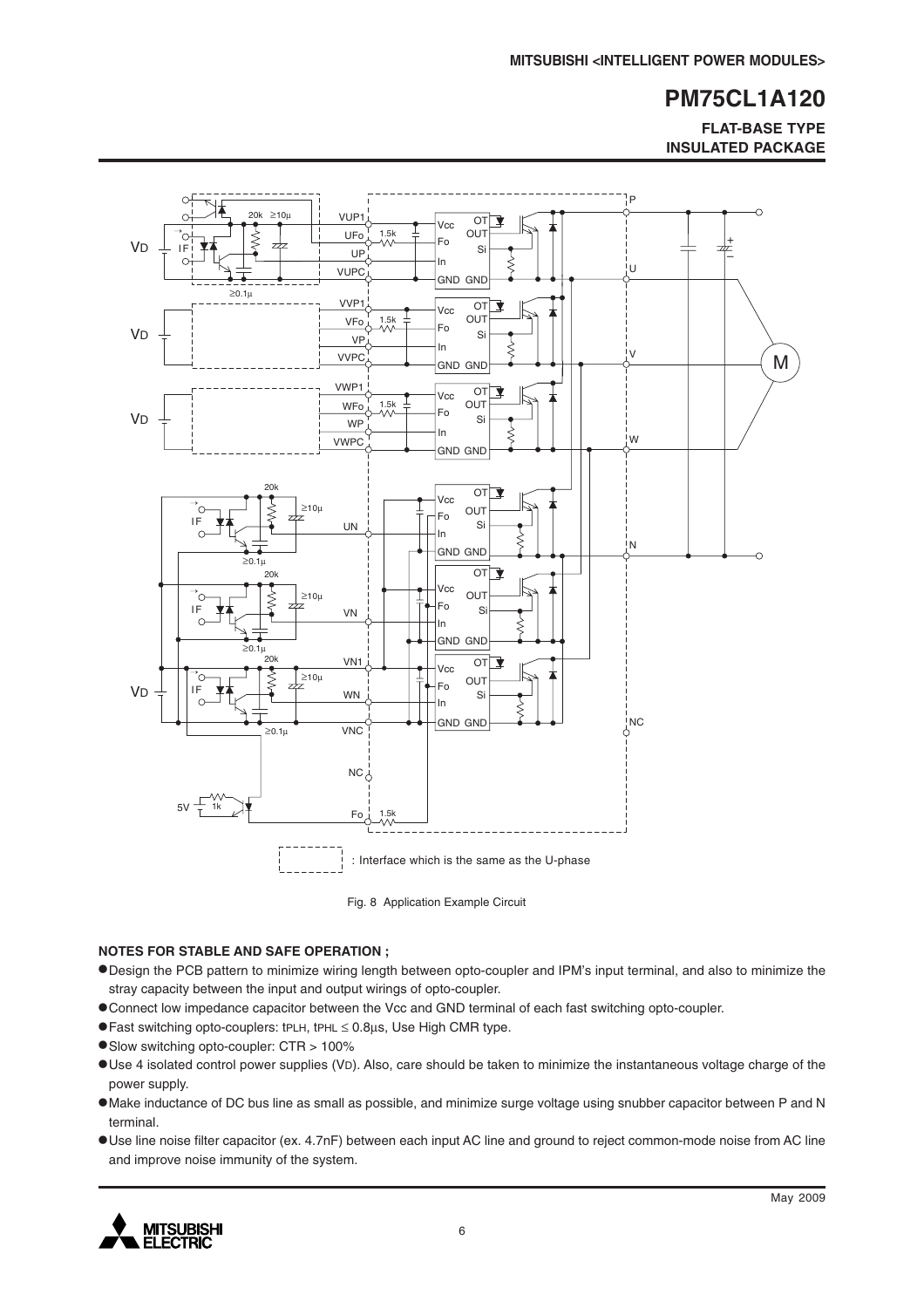#### **FLAT-BASE TYPE INSULATED PACKAGE**



**PERFORMANCE CURVES**

COLLECTOR-EMITTER VOLTAGE VCE (V)



CONTROL POWER SUPPLY VOLTAGE VD (V)





COLLECTOR CURRENT IC (A)

**DIODE FORWARD CHARACTERISTICS**



EMITTER-COLLECTOR VOLTAGE VEC (V)

**SWITCHING TIME (tc(on), tc(off)) CHARACTERISTICS (TYPICAL)**

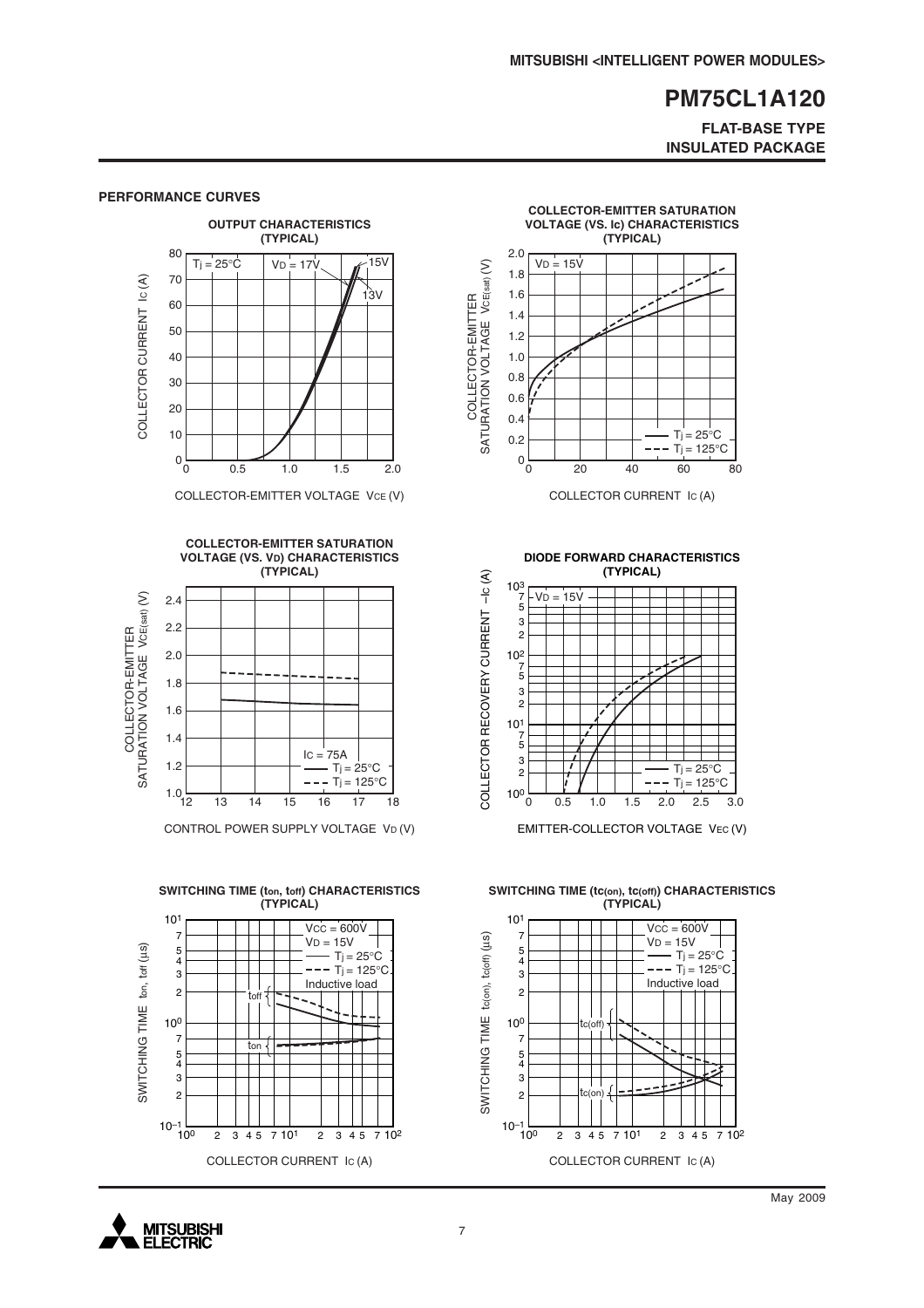**FLAT-BASE TYPE INSULATED PACKAGE**

 $\frac{1}{100}$ 

trr

Irr

10.0

5.0

20.0

25.0

REVERSE RECOVERY CURRENT lrr (A)

REVERSE RECOVERY

15.0

30.0

35.0

40.0

45.0

50.0  $\hat{S}$ 

匡

CURRENT



**SWITCHING RECOVERY LOSS CHARACTERISTICS (TYPICAL)**



COLLECTOR REVERSE CURRENT –IC (A)





0 20 40 60 80 100

COLLECTOR REVERSE CURRENT –IC (A)

**DIODE REVERSE RECOVERY CHARACTERISTICS (TYPICAL)**

 $0\frac{L}{0}$ 0.1 0.2 0.3 0.4 0.5 0.6 0.7 0.8 0.9 1.0

REVERSE RECOVERY TIME trr (µs)

REVERSE RECOVERY TIME

 $tr(\mu s)$ 

 $VCC = 600V$  $V_D = 15V$  $-Tj = 25^{\circ}C$  $--$  T<sub>j</sub> = 125°C Inductive load



**SC TRIP LEVEL VS. Tj CHARACTERISTICS (TYPICAL)**